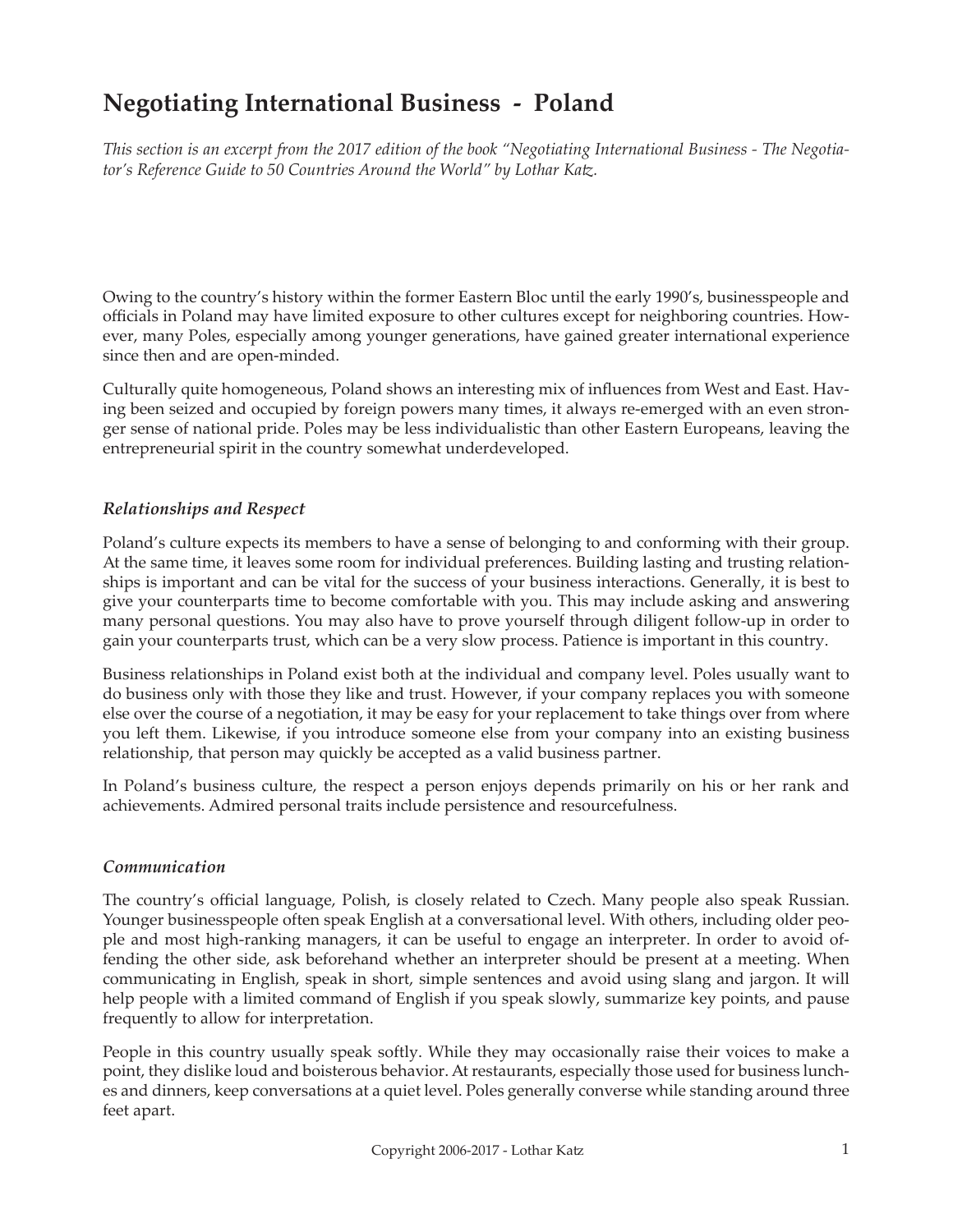While the communication may initially be rather indirect, it will likely become much more direct, to the point of bluntness, once a Pole knows and trusts you. At that point, people may show emotions openly and do not find it difficult to say 'no' if they dislike a request or proposal.

Physical contact between people is infrequent. Avoid touching others. Eye contact should be frequent, as this conveys sincerity and helps build trust. However, do not stare at people.

## *Initial Contacts and Meetings*

Choosing a local intermediary who can leverage existing relationships to make the initial contact is useful. This person will help bridge the gap between cultures, allowing you to conduct business with greater effectiveness. In addition, the person's help in getting things organized can be very important in Poland's sometimes-chaotic business environment. If you cannot find an intermediary, at least get a letter of introduction from someone who is well connected to your targeted business partners. Negotiations in Poland may be conducted by individuals or teams of negotiators.

Scheduling meetings in advance is required. However, you can sometimes do this on short notice if the parties had previous business interactions. Confirm your meeting several times, and be prepared for your counterparts to cancel or postpone meetings with little or no notice. While meetings may not always start on time, Poles expect foreign visitors to be punctual. Avoid being more than 5 to 10 minutes late.

Names are usually given in the order of first name, family name. Use *Mr./Ms.* plus the family name. If a person has an academic or professional title, it is best, though not always required, to use it instead, followed by the family name. Only close friends call each other by their first names. Introductions are accompanied by handshakes. If you did not catch the name of a person who introduced himself or herself, do not hesitate to ask for repetition. Getting the pronunciation right is important, and the effort will be appreciated.

The exchange of business cards is an essential step when meeting someone for the first time, so bring more than you need. You may not always get one in return, though. Most businesspeople in Poland read English, so there is no need to have your card translated. Show doctorate degrees on your card and make sure that it clearly states your professional title, especially if you have the seniority to make decisions. When presenting your card, smile and keep eye contact, then take a few moments to look at the card you received. Next, place the card on the table in front of you or into your card case.

Meetings usually start with some small talk intended to establish personal rapport. People appreciate a sense of humor, but keep it light and friendly, and be careful not to overdo it. Business is a serious matter in Poland. The first meeting may be very formal, but this usually gets more relaxed down the road. Its primary purpose is to become acquainted and build relationships. Business may be discussed, but do not try to hurry along with your agenda. It is unrealistic to expect initial meetings to lead to straight decisions.

Presentation materials can be simple without colorful backgrounds and fancy graphs. However, good and easy-to-understand visuals are important. Use diagrams and pictures wherever feasible, cut down on words, and avoid complicated expressions. Having your handout materials translated to Polish is not a must but helps in getting your messages across.

## *Negotiation*

**Attitudes and Styles –** To Poles, negotiating is usually a joint problem-solving process. While the buyer is in a superior position, both sides in a business deal own the responsibility to reach agreement. They may focus equally on near-term and long-term benefits. Although the primary negotiation style is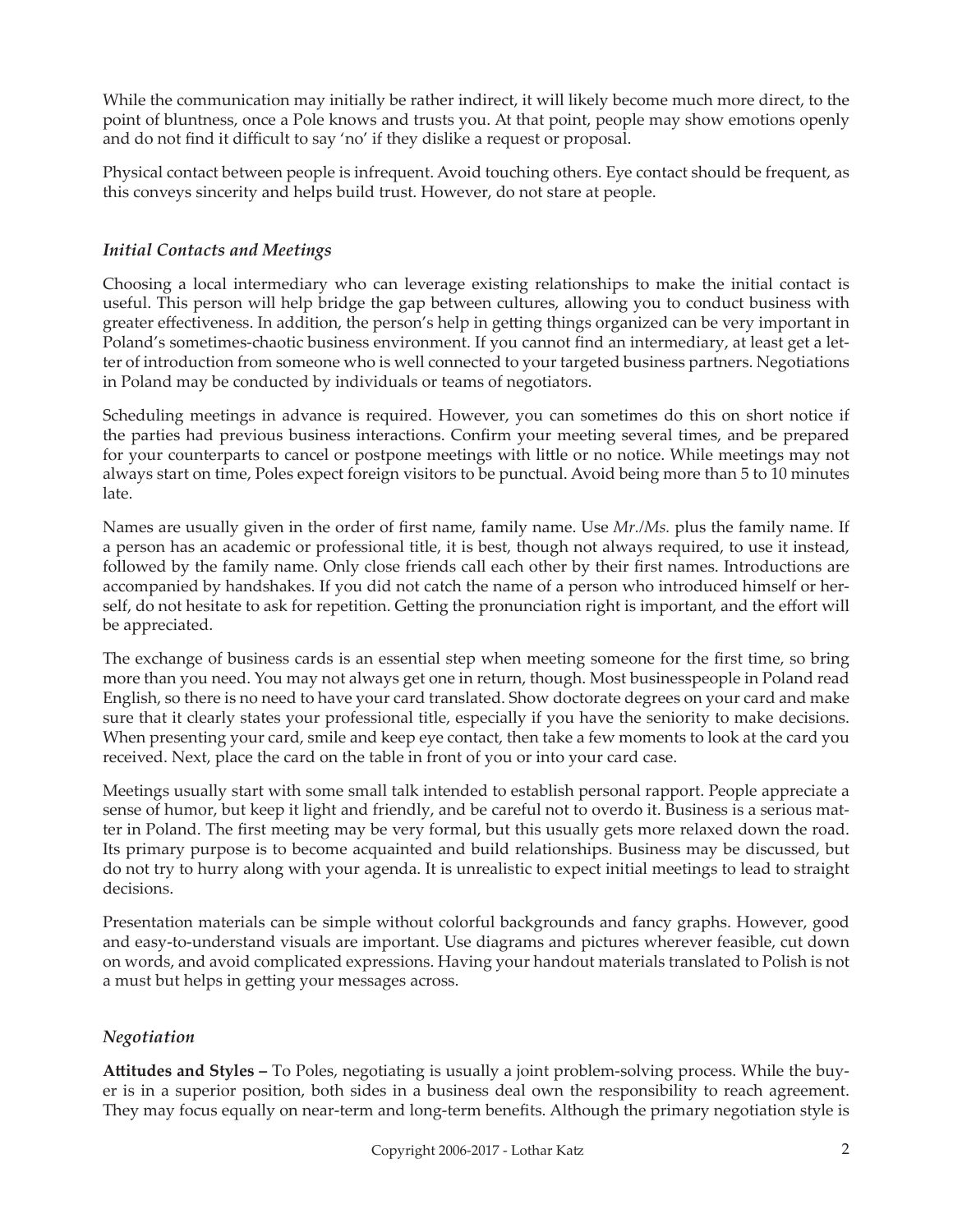somewhat competitive, Poles nevertheless value long-term relationships and look for win-win solutions. Polish negotiators may at times appear highly competitive and somewhat adversarial. However, even when negotiating in a fairly direct and aggressive fashion, they will ultimately be interested in finding a solution both sides can accept. It is best to remain calm, friendly, patient, and persistent, never taking anything personally.

Should a dispute arise at any stage of a negotiation, you may be able to reach resolution by focusing on logical arguments and facts. In extreme situations, use a mediator, ideally the party who initially introduced you.

**Sharing of Information –** Polish negotiators usually play their cards close to the chest, although some may share information as a way to build trust.

**Pace of Negotiation –** Although the pace of business is increasing, expect negotiations to be slow and protracted. Be patient, control your emotions, and accept that delays may occur.

If your counterparts appear to be stalling the negotiation, assess carefully whether their slowing down the process indicates that they are evaluating alternatives or that they are not interested in doing business with you. More often than not, though, this behavior indicates an attempt to create time pressure or 'wear you down' in order to obtain concessions.

**Bargaining –** While businesspeople in the country may have learned the ground rules of international negotiations, their experience is usually limited. Most of them are not fond of bargaining and dislike haggling. However, Poles may be patient and persistent negotiators, and it can be difficult to obtain concessions from them. The bargaining stage of a negotiation can be extensive. Concessions never come easily, and prices rarely move by more than 20 to 30 percent between initial offers and final agreement.

Poles often prefer a straightforward negotiation style. They use deceptive techniques only infrequently, such as telling lies and sending fake non-verbal messages, pretending to be disinterested in the whole deal or in single concessions, misrepresenting an item's value, or making false demands and concessions. Do not take such tactics personally and refrain from lying at or grossly misleading your counterparts, as doing so could damage business relationships. 'Good cop, bad cop' may be used on either side of the negotiation table. Poles may also claim limited authority, stating that they have to ask for their manager's approval. This could be a tactic or the truth.

Negotiators in the country may use pressure techniques that include intransigence, making final or expiring offers, or nibbling. When using similar tactics yourself, clearly explain your offer and avoid being overly aggressive. Final offers may come more than once and may or may not be final. Silence can be an effective way to signal rejection of a proposal. Be careful when using pressure tactics such as applying time pressure or making expiring offers. Your counterparts could consider these inappropriate unless they are strongly interested in your offer and clearly understand the rationale behind the approach. Otherwise, while the negotiation is not necessarily over, it may become less constructive.

Though they may appear aggressive, Polish negotiators are rarely openly adversarial. Threats and warnings may be used, but Poles rarely openly display anger or walk out of the room. Extreme openings may be viewed as unfriendly. It is best to open with an offer that is already in the ballpark of what you really expect.

Emotional negotiation techniques, such as attitudinal bargaining, sending dual messages, attempting to make you feel guilty, grimacing, or appealing to personal relationships, may occasionally be employed. It is best to remain calm. At times, Poles may also employ defensive tactics such as blocking or changing the subject, asking probing or very direct questions, making promises, or keeping an inflexible position.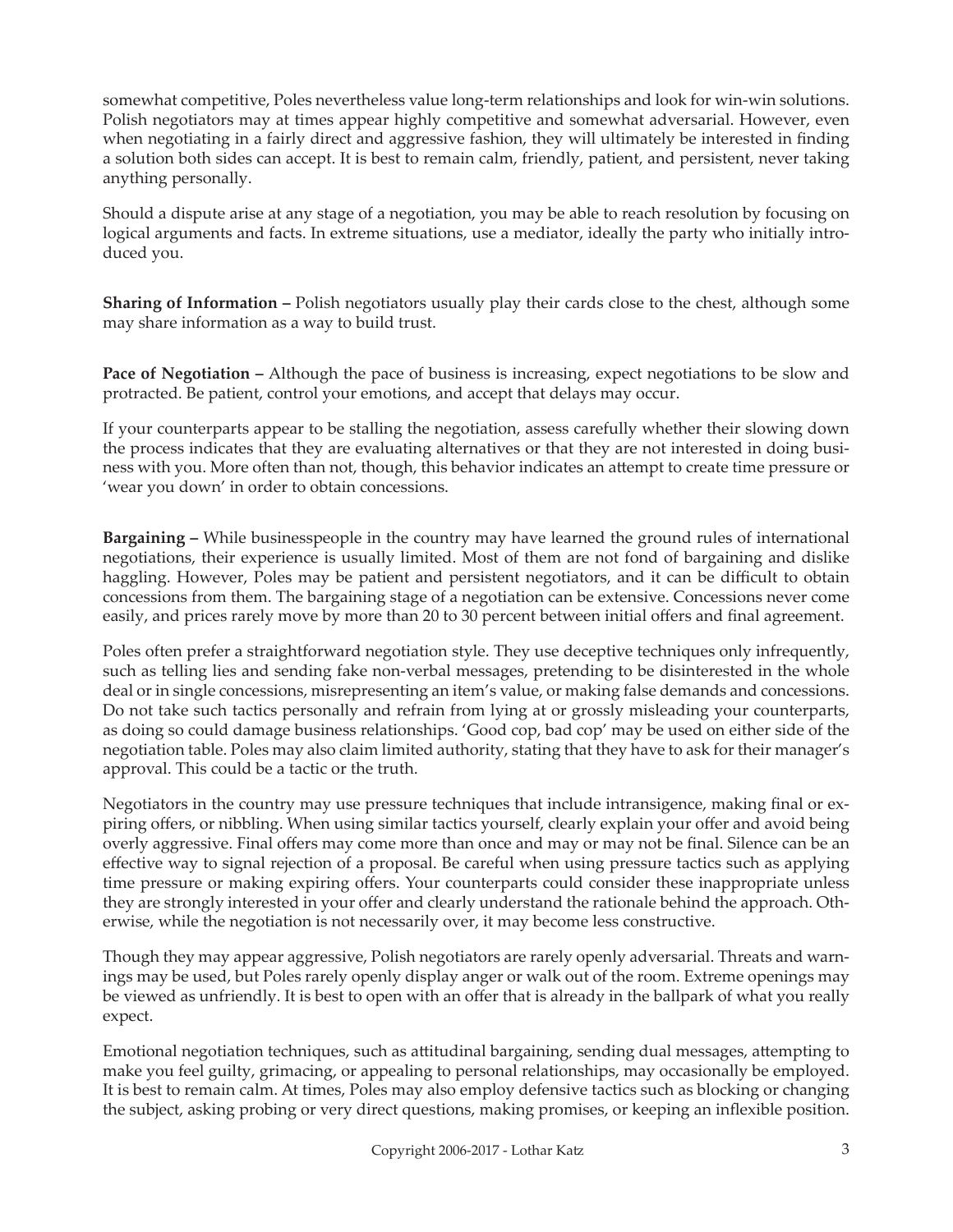Introducing written terms and conditions can be effective as this approach could lend credibility to your position.

As the country is moving from a socialist country to a free-market economy, corruption and bribery have become quite common in Poland's public and private sectors. However, people may draw the line differently, viewing minor payments as rewards for getting a job done rather than as bribes. Also, keep in mind that there is a fine line between giving gifts and bribing. What you may consider a bribe, a Pole could simply view a nice gift. Introducing and explaining your company's policies early on might help, but be careful not to moralize or appear to imply that local customs are unethical.

**Decision Making –** Companies are often very hierarchical, and people expect to work within clearly established lines of authority. Openly disagreeing with or criticizing superiors is unacceptable. Decision makers are primarily senior managers who consider the best interest of the group or organization. They may sometimes delegate their authority to lower levels in the hierarchy. Others are often consulted in a committee-style process in order to reach greater consensus over and support of the decision. This process can take a long time and requires patience. Although the most senior manager involved may not be the sole decision maker, it is strongly advisable to make contact with him, seeking to get his support.

When making decisions, businesspeople usually consider not only universal principles, but also the specific situation. Empirical evidence and other objective facts weigh more strongly than personal feelings and experiences do, but they will consider all aspects. Poles are often reluctant to take risks. If you expect them to support a risky decision, you may need to find ways for them to become comfortable with it first, for instance by explaining contingency plans, outlining areas of additional support, or by offering guarantees and warranties.

## *Agreements and Contracts*

Capturing and exchanging meeting summaries can be an effective way to verify understanding and commitments. Although Poles usually keep interim agreements, do not consider these final. Only a contract signed by both parties constitutes a binding agreement.

Written contracts tend to be lengthy. They often spell out detailed terms and conditions for the core agreements as well as for many eventualities. Signing the contract is important not only from a legal perspective, but also as a strong confirmation of your Polish partners' commitment.

It is recommended to consult a local legal expert before signing a contract. However, do not bring your attorney to the negotiation table as it may be viewed as a sign of mistrust.

Signed contracts may not always be honored. This depends to no small degree on the strength of the continuing relationship between the contract partners. It is strongly advisable to continue staying in touch and maintaining the trust of your Polish business partner. Business partners usually expect the other side to remain somewhat flexible if conditions change, which may include agreeing to modify contract terms.

## *Women in Business*

While women enjoy the same rights as men, few Polish women have made it into senior management positions and most are still struggling to attain positions of similar income and authority as men. As a visiting businesswoman, emphasize your company's importance and your role in it. A personal introduction or at least a letter of support from a senior executive within your company may also help.

Female business travelers should exercise caution and act professionally in business and social situations. Male chivalry is a sign of good manners and should be graciously accepted. For instance, the